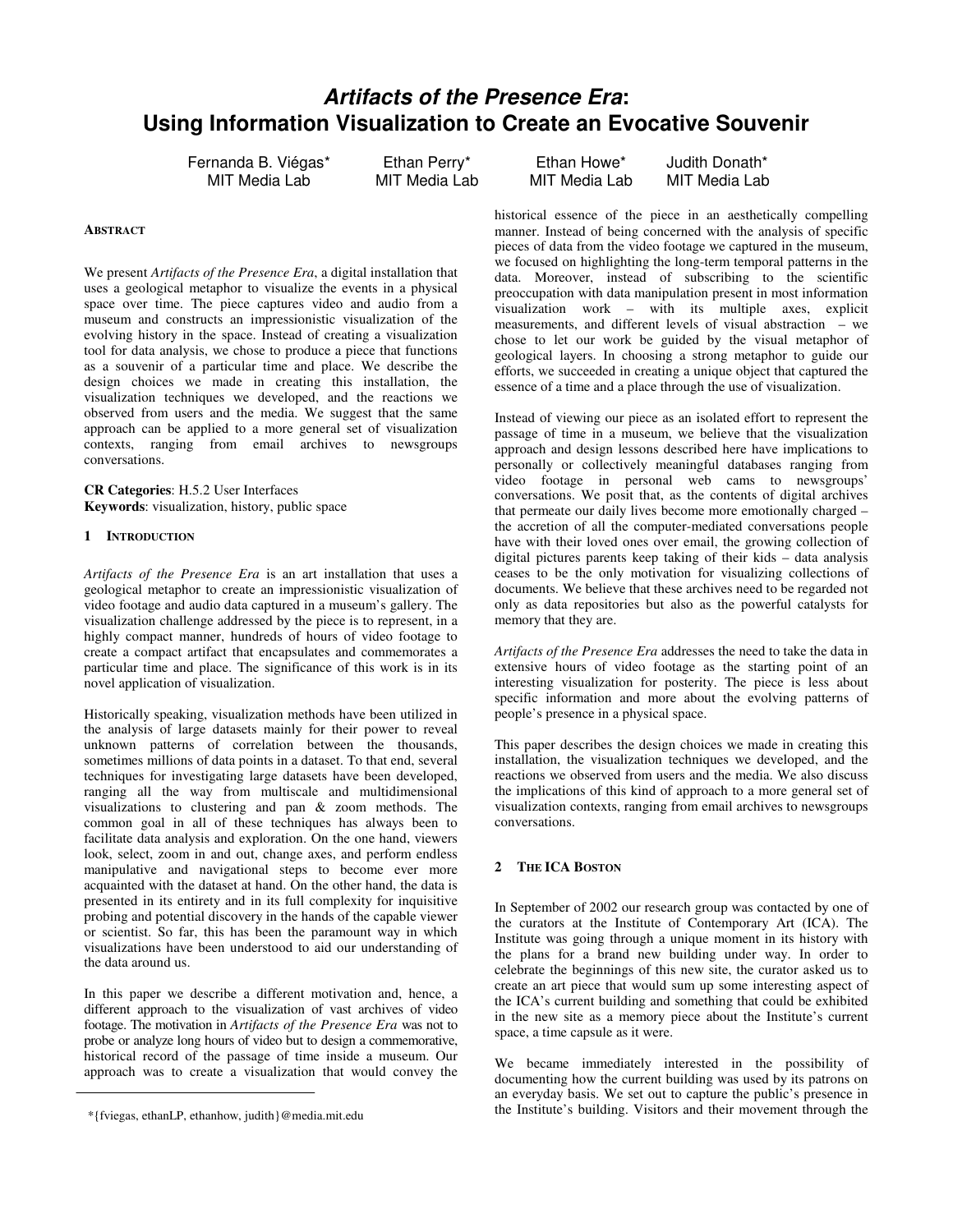

**Figure 1:** Diagram showing the hardware infrastructure in *Artifacts of the Presence Era*. The piece utilizes two main spaces: the source space, where images and sounds are captured in the museum (input), and the installation space where the visualization is shown (output). In the installation space there are two projections: the Present Display (showing real-time video) and the History Display (showing the growing stack of layers from past moments in the museum.)

galleries became the raw data feeding and shaping our visualization. These data came from two sources: a camera that captured the colors, shapes, and movements of people in the space and a microphone that captured the ambient noise in the museum.

*Artifacts of the Presence Era* ran for three consecutive months – January to April of 2003 – and was visited by over one thousand people. It was well received by the public and it was critically acclaimed in the local media.

## **3 METAPHOR**

In trying to convey a sense of historical buildup over time, it made sense to look at natural examples of accretion for inspiration. The geological layers in sedimentary rocks and their function as record keepers provided us with such an example. The accumulation of geological layers over time transforms temporal change into legible and appealing visual patterns that can, with care and attention, be interpreted as history. The same possibility existed in the interaction with *Artifacts of the Presence Era:* like archaeologists, visitors could peek back into the past to learn more about what the layered landscaped concealed.

In allowing our work to be inspired by a natural phenomenon such as the formation of layers in sedimentary rocks, it became important to understand the affordances and constraints of this metaphor. The geological formation of sedimentary rocks, especially as it relates to time and its effects on layers, offers some key ingredients for creating a historical visualization:

- 1. the vertical arrangement of rock layers reveals the passage of time, with the difference in layer composition – thicker v. thinner, distinctly colored sediments – attesting to the different conditions under which each layer was formed
- 2. rock layers are highly compact representations of millions of years worth of changes in a physical environment; most of what happened during those millions of year is actually *not* embedded in the rocks but has, instead, eroded away
- as time goes by, new layers continue to be formed on top of rocks, pressuring and compacting even more the ancient layers at the bottom of sedimentary rocks

These elements guided the conception of the historical visualization in *Artifacts of the Presence Era*. In the next sections we describe the installation components and the design decisions that shaped the visualization work.

## **4 INSTALLATION DESCRIPTION**

In a small alcove near the front door of the museum – our source space – a camera and microphone unobtrusively recorded all sound and motion occurring in that space, day and night, for three months. As the recording took place, the raw data was processed to create the display visitors saw in a gallery in a separate area of the museum [Fig. 1]. Here, two projections ran. The first, the "Present Display" [Fig. 2], was real time footage from camera. The second, the "History Display" [Fig. 3], showed a growing landscape of layered images.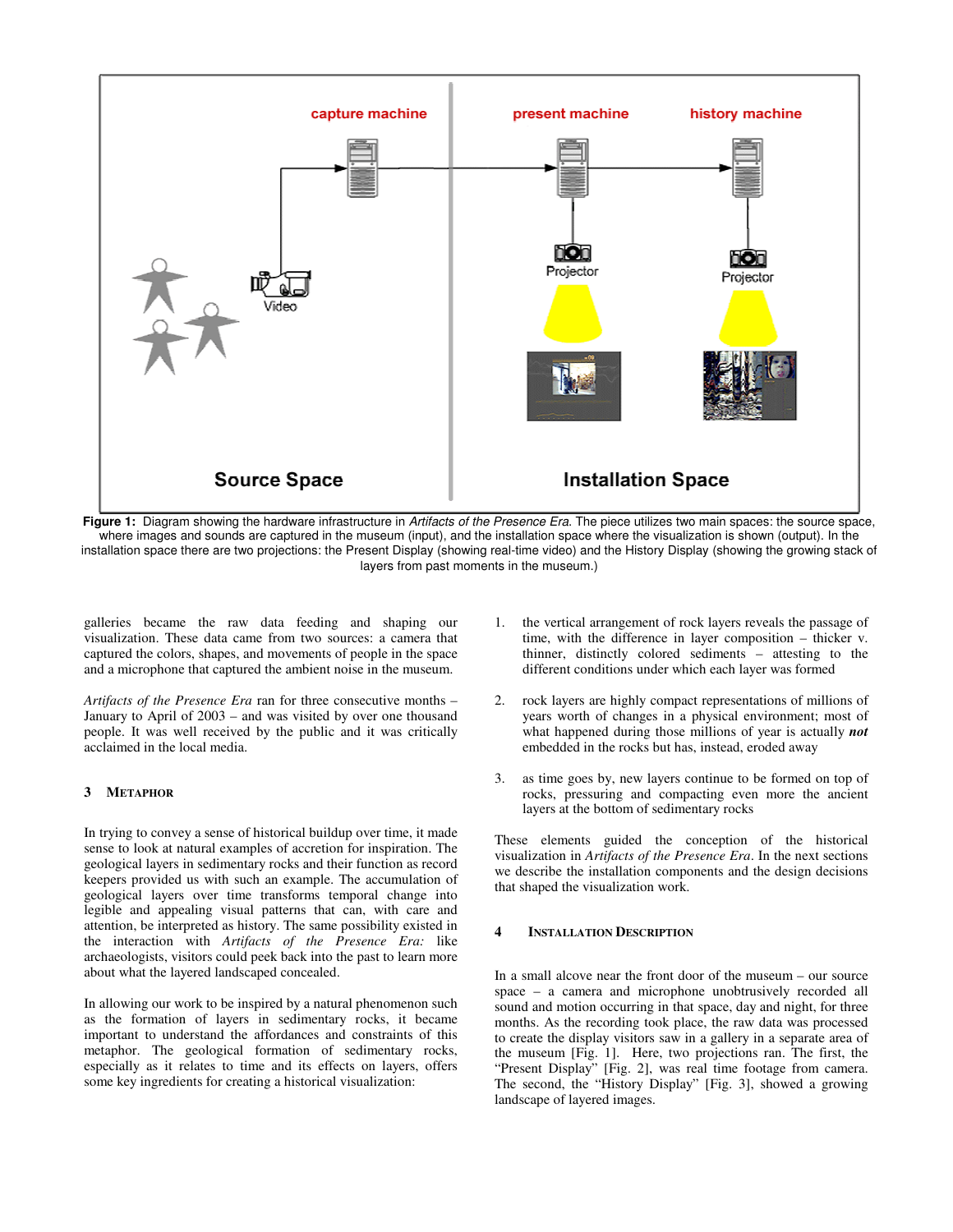

**Figure 2:** Present Display showing the video being captured by the camera in real time. Below the video image, an audio wave is being formed. After five minutes, the wave is done and is sent, together with the chosen video frame, to the "history machine."

*Artifacts of the Presence Era* used three networked personal computers:

- o *Capture machine*: used a simple web camera to capture video from the source space. This machine had a custom Java application using the Java Media Framework that captured audio volume from the microphone of the web camera. Audio volume values were transmitted every second to the *present machine*. At the same time, the *capture machine* broadcasted a video stream to the *present machine*.
- o *Present machine*: received and displayed data from the video stream as well as the current audio volume in the space. In order to simplify the processing and bandwidth requirements of the piece, one frame of video was sampled – and displayed – every second from the stream of video data.
- o *History machine*: received an image and audio data from the *present machine* every five minutes. This machine then added a "layer" to the sedimentary structure, compressing and combining older layers as time progressed.

Connected to the History machine was a rotating knob controller that users utilize to move vertically through the layers and highlight each one in turn.

## **4.1 Visualizing History Based on People's Presence**

Because the history we wanted to tell was one of people as they visited the museum, we decided that we would favor images that showed people and ambient sound that captured people's presence. In other words, footage that showed people and audio that represented what we understood to be people in the space had a much higher probability of surviving in our visualization than footage and audio of the empty space.



**Figure 3:** History Display showing the growing stack of layers on the left. Within the stack, the currently selected layer is highlighted with yellow lines outlining it. To the right we see the image from the currently selected layer from the stack. Below the image we see indication of the day and time this image was captured.

Each layer in *Artifacts of the Presence Era* represented five minutes of time gone by<sup>1</sup>. During that time, we captured the ambient sounds in the galleries and generated an audio wave. The shape of this wave – with higher values at points where there was more noise in the museum – became the shape of the layer being created. The texture of the layer (its color and shade) came from the images being captured with the camera. Each layer encapsulated one still image from those five minutes of data. The choice of this image was, as with the audio, based on simple heuristics of what we defined to represent "people's presence in the space":

*a) Shape - ambient noise:* we assumed that noise, as opposed to silence in a museum, suggested the presence of people in the space. Therefore, we decided to keep more data during the moments of more ambient noise in the museum, that is, "louder" layers showed up as thicker layers in the history stack. The *present machine* processed the audio data. The highest audio value from each 20-second segment of the five-minute layercreation period was selected. These values were used to draw a curve that shaped the layer for that period [Fig. 2]. We wanted to create curves that were reminiscent of archaeological sedimentary structures and, after experimenting with different possibilities, we found that a 15-point curve seemed to be the optimal resolution to achieve this aesthetic effect given the resolution of our projection screens. We chose the highest value during each period rather than the average value because a short increase in volume in the space was sufficient indication that some activity had occurred in the space.

*b) Color - video images:* we used difference of luminance between video frames as a simple heuristic for defining the presence of

 $1$  We experimented with different timings for the creation of layers. Because this installation was being shown in a museum environment, we wanted layers to be created quickly enough so that visitors could see the entire formation process. It was important that visitors experienced the connection between the real-time display with its growing audio wave and the addition of a new layer to the history stack. Given these constraints, five minutes per layer turned out to be a good solution for our setup.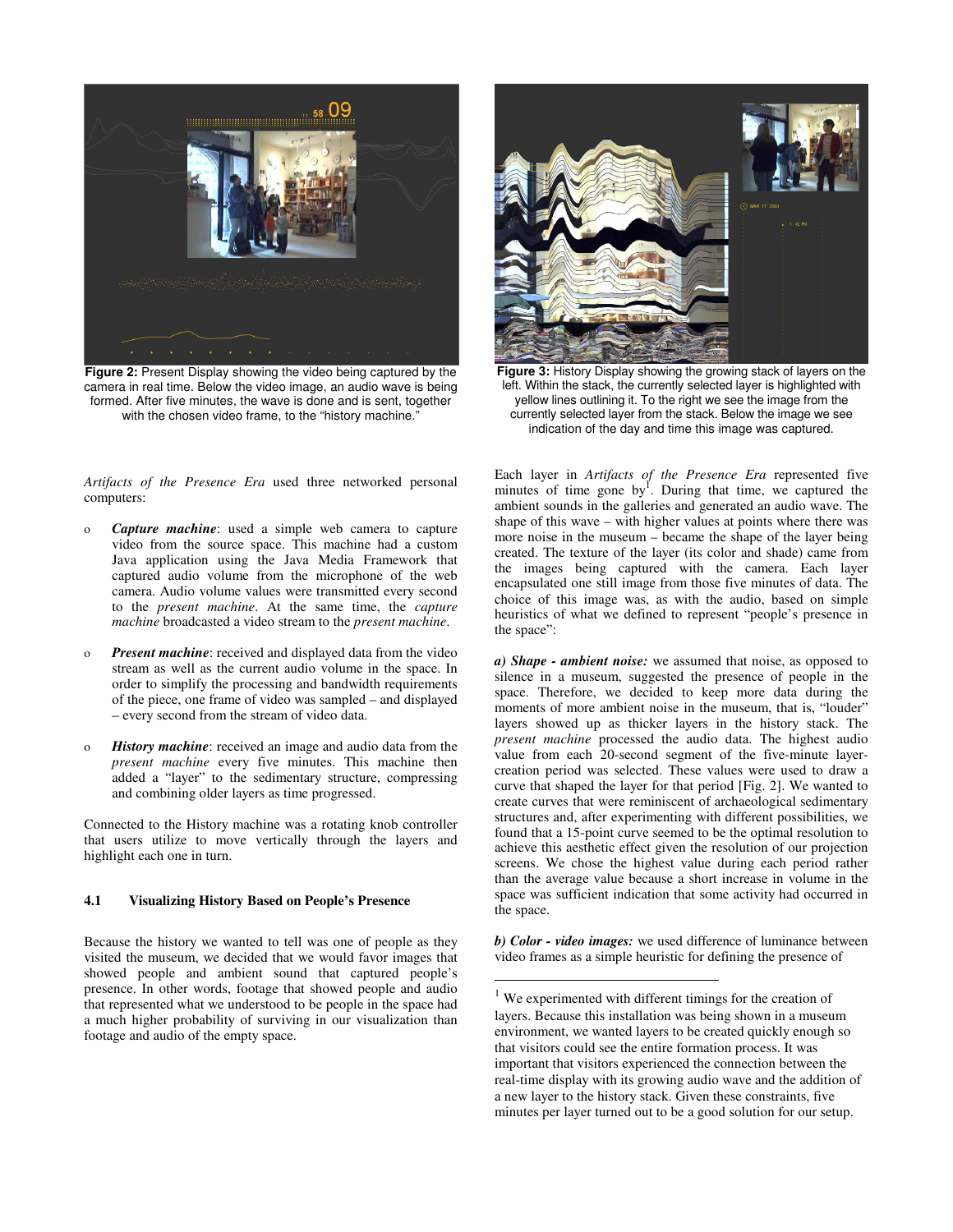

**Figure 4:** Explanatory diagram of how layers were shaped: (1) original audio wave created over five minutes of activity

- (2) sampled height of the audio wave
- (3) shape of top layer in history stack; this is the landscape on top
- of which the newly-formed layer will be placed
- (4) placement of sampled wave on top of previous layers
- (5) resulting wave form, notice how the shape has changed from #1
- (6) schematic masque showing how the final layer shape was "cut" from the chosen video image.

people in the space. Our assumption was that whenever the camera captured abrupt changes of luminance in the museum, this indicated that people were in the scene. This was achieved in the *present machine*, which had a custom Java application that compared each frame of video it obtained to the previous image received. It compared the difference in luminance values to identify movement in the space. The image with the greatest change in luminance from each five-minute period was selected. This process was a simple and effective solution for our needs.

*c) Compression over time:* it was clear to us that, as time progressed and we captured more data about the space, the accumulating layers would have to evolve in some way to become more compact. The rationale here was that, as with real rocks, older layers – i.e. the bottom layers – would suffer more pressure from all the data accumulating on top of them and would become more compact. At extreme points of pressure, when layers became too compact, they would start to merge with each other in a morphing process.

# **4.2 History Display: how layers are formed and stacked**

The history display was the heart of the *Artifacts of the Presence Era* installation because it showed the continuously growing accumulation of layers captured in the gallery space [Fig. 3]. As mentioned above, each layer consists of a piece of an image selected from the five-minute video footage for that period. The chosen image is cut into a shape formed from the audio curve representing the audio volume in the space during that period. Each new layer is added to the top of the stack and the resulting shape of the layer depends on the shape of the "landscape" it rests on; see Figure 4 for an explanatory diagram of the layer shaping process.

Because being able to navigate the layer stack while understanding the progress of time was key for making sense of the piece, every layer had a timestamp attached to it. To the right of the history stack was a grid of dots that represented the time when each layer was created. As an individual layer was highlighted, its time stamp appeared next to the corresponding dot to the right. The original image for the highlighted layer was shown above the grid of dots.

Whenever a combined layer was highlighted, its corresponding combined image was shown. Below the image, all of the time dots from the original time stamps of individual layers were also highlighted – e.g. if a layer containing 8 original layers became highlighted, all 8 dots of the original layers would be highlighted as well [Fig 7].

# 4.2.1 Shallow Layers: normalizing the landscape

We captured video every day from 9 AM to 9 PM so that we could generate layers where the colors would reflect the differences between daylight in the museum and nighttime when the galleries were closed. As the stack of layers grew, visitors could see patterns of day and night reflected on the colors of consecutive layers [Fig 5]. The layer-shaping algorithm also had a mechanism to account for extremely quiet times in the museum – for example, when the galleries are closed at night. In these situations *Artifacts of the Presence Era* generated what we call "shallow layers". These were layers that "filled in" valley regions of the history landscape. That is, these layers only showed up in "depressions" of the stack instead of wrapping around peak areas (as a normal layer would do). These layers were generated whenever the audio being captured in the gallery stayed below a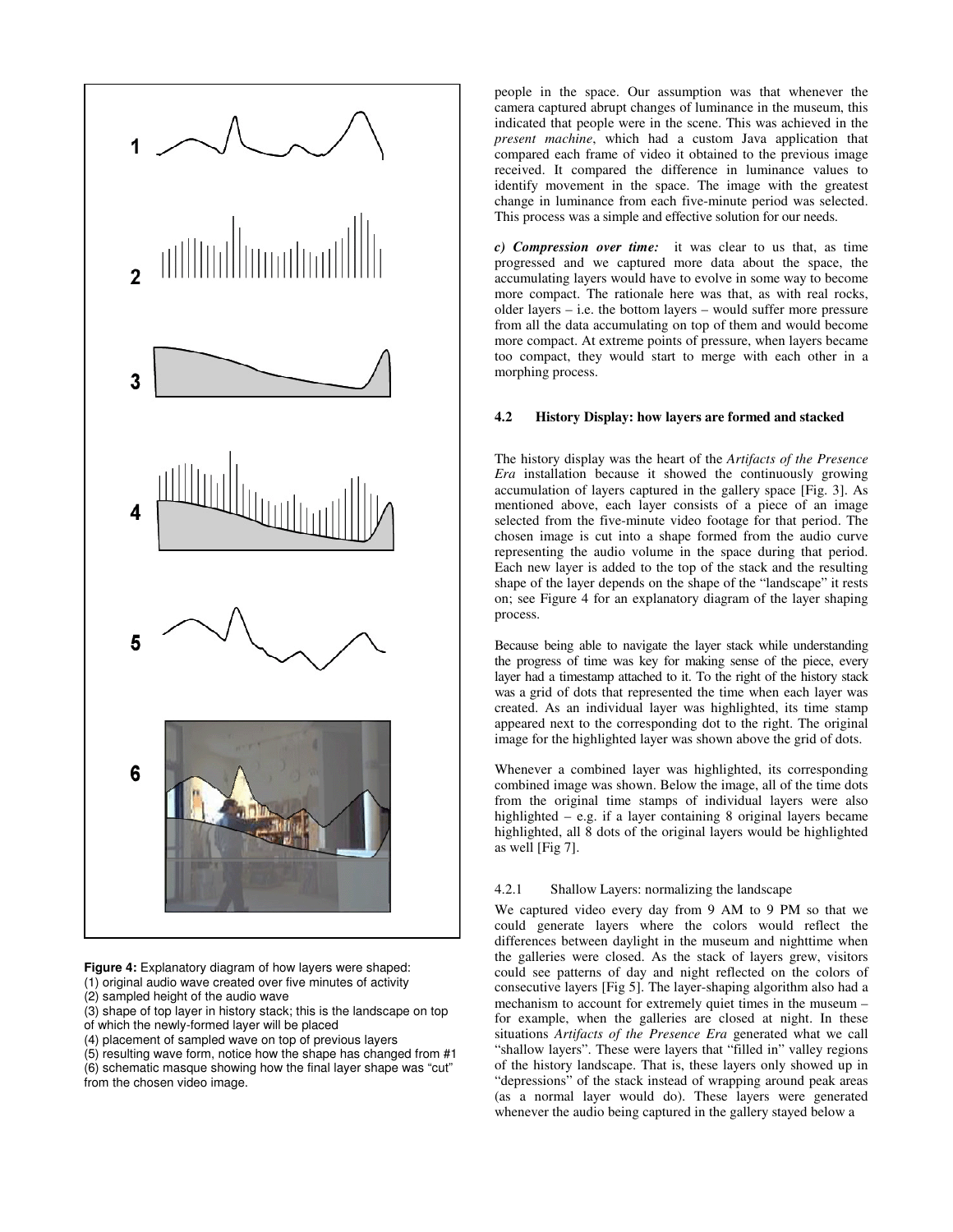

**Figure 5:** Zoomed view of growing layer stack; the difference in the colors of layers as they transition from day to night is visible; layers at the bottom of the stack are a lot more compact than layers at the top; finally, the yellow outline around one of the top layers indicates that it is currently being selected by a viewer.

minimum threshold throughout the layer formation period. When the entire audio wave lied below this threshold, the result was a shallow layer. These layers played an important role of "normalizing" the stack landscape, allowing the stack to become less bumpy and mountainous after a quiet night. They also added texture to the entire piece by clearly highlighting the different patterns of activity between busy open hours and quiet, afterhours time in the museum.

## 4.2.2 Compression of layers

After a few hours in the history stack, layers began to be compressed and combined with the layers adjacent to them. When layers got combined, the original images in them got combined as well, the top one being superimposed over the lower one with an alpha value of 50% and, therefore, becoming semi-transparent. This combination of images resulted in "ghostly" pictures, where viewers could see "through" portions of the images from the original layers. People usually became semi-transparent in the combined images of these layers [Fig. 7]. During the three months when this piece was running at the ICA, we got combined layers that had as many as 16 originally individual layers merged into one. The history stack could hold an archive of up to several weeks worth of layers.

#### **4.3 User Interaction**

We designed the piece so that visitors could move through the layers of the history. In this way they were able to take part in the geological metaphor, behaving as archaeologists, "excavating" the traces left by the visualization to unearth items of interest. The simplicity of the browsing interface – the knob that was used to move vertically up and down chronologically – was critical in a public art environment in which users may have limited time and patience to learn a new user interface. Browsing through the layers also created a time-lapse effect with the images shown in the upper right hand corner of the display. As the viewer scrolled through the layers, these excerpts of events in the space animated, effectively creating another way for viewers to get a sense of what had occurred in the space.

Also important in terms of user interaction, was the fact that visitors could, and did, take advantage of the camera to add images of themselves to the historical record being created. As will be discussed in more detail later, several visitors, after realizing that the history stack was formed by images being recorded in the museum, would walk up to the camera and stand there until their image was captured and added to the collection of layers.

## **5 PUBLIC REACTION**

Even though we did not conduct a formal study of how people reacted to the piece, we observed visitors interacting with the installation in the gallery over the course of the three months the piece was running. In general, *Artifacts of the Presence Era* got a very positive response from viewers. The exhibition was viewed by over a thousand people and was very well received by the local media [12] [13]. Some of the key questions we hoped to understand through our observations were: *What drew people to the installation? How did they interact with the piece?*

People seemed to be drawn to the piece because of the imagery in the history stack. Most visitors found the visualization very intriguing. When they knew that a gallery guide or one of the creators of the piece was in the room, they often asked detailed questions about how the image was generated, curious to know what data each visual element represented.

Maybe not surprisingly, seeing a recognizable face in the projections boosted people's interest in the visualization. Often if groups of people visited the gallery together, one of them would walk in front of the camera, and be seen by the other members of the group who were near the projection screens. When learning that only one image would be saved in the history display every five minutes and that images with more motion were more likely to be captured, some people went so far as to stand in front of the camera for several minutes, sometimes waving their arms in the process, in the hope of being captured.

Most people seemed to have understood that the piece was evolving in real time, as they looked at the Present Display and realized that it was showing what was currently happening in the gallery. Several visitors were struck by the fact that the visualization kept changing and that the layered landscape was continuously growing. We observed visitors concluding that, if they were to visit the piece again in the future, the then "current" stack of layers would look different and most of the information that could be clearly seen on that specific day would be compressed and "merged" as composite layers by their next visit.

This sense of fluid, evolving time seemed to be one of the most attractive aspects of the installation to visitors. Being able to peek back at past moments in the gallery, seeing someone's glimpse, a person's movement, a kid's gesture provided visitors with moments of surprise and amusement while giving them a sense of how the museum space had been inhabited in the recent past. Visitors also enjoyed looking back at the night layers of the history stack because these displayed a peculiar view of the galleries, one that showed what the museum looked like after it was closed to the public. Visitors were excited to explore the unusually thick and dark layers of evening parties held in the museum (regular night layers were thin because they represented times when the galleries were silent). Sometimes viewers would also catch a glimpse of night layers that showed the cleaning staff in the museum, vacuuming and tidying up the galleries.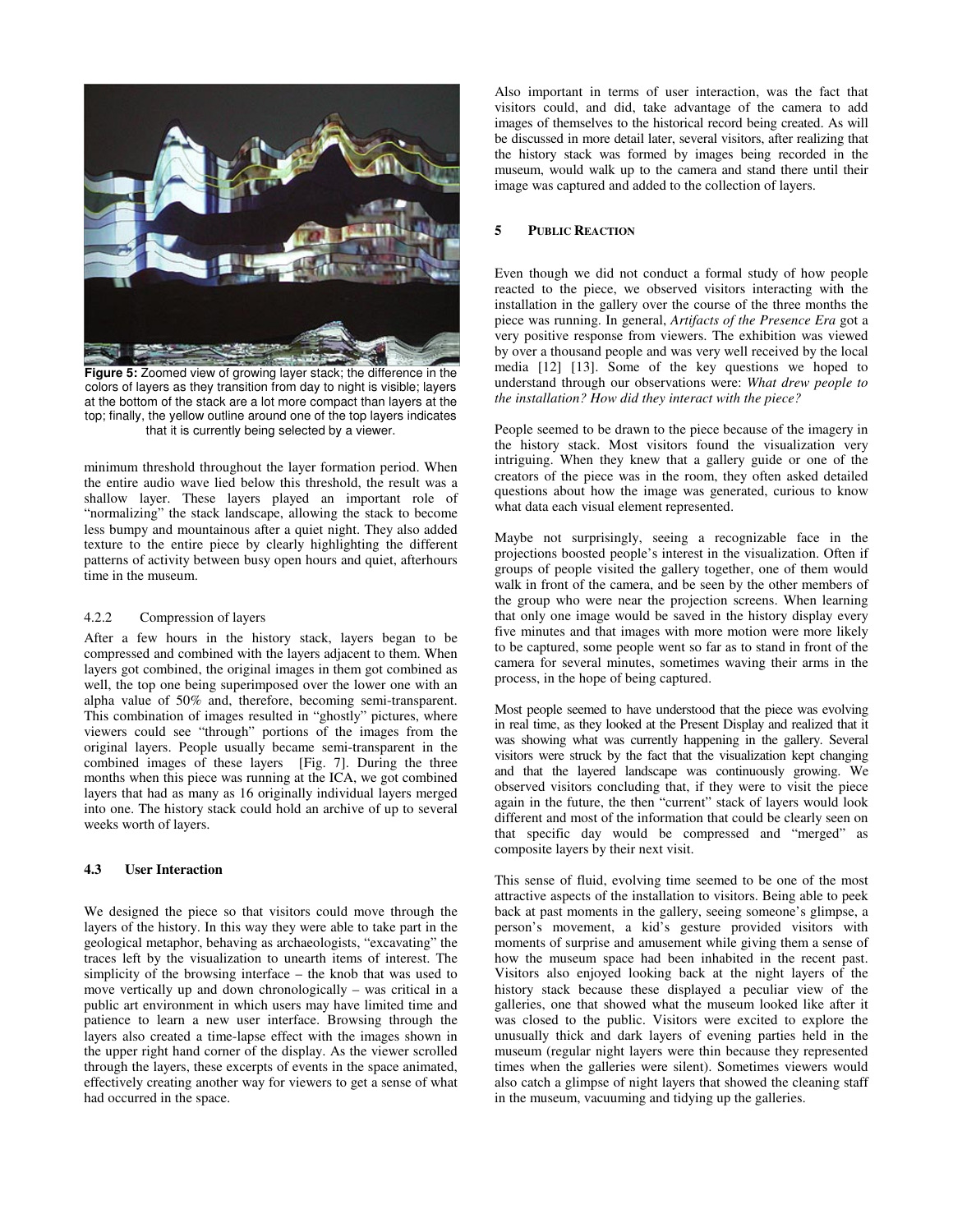

**Figure 6:** Layer showing a playful visitor who purposefully stood in front of the camera in the gallery in order to have his picture taken and added to the history stack.

From our observations it seemed that the audio part was the one least understood by some of the visitors. We found out by listening to the comments of visitors that, a lot of times, it was not clear to them what the audio wave being formed at the bottom of the Present Display meant in the context of the piece. It seemed that several visitors never made the connection of the audio wave with the resulting shape of layers being formed. Visitors seemed to think that the thickness of the layers had to do with how many people where in the lobby area when the layer had been formed. This conclusion, while incorrect, points to the fact that even those visitors who did not grasp the technicalities of how the audio input was connected to the rest of the piece could still understand the fact that the shape of the layers reflected the presence of people in the museum.

Finally, one of our main concerns when designing this piece were the privacy and surveillance issues that arise when one sets up continuously running, unobtrusive cameras and a microphones in a public space. Based on previous work dealing with cameras in public spaces [7], we were worried that people might find the setup of the piece intrusive or even offensive. To our surprise, however, visitors were amused by the camera and a lot of times would pose in front of it (sometimes for many minutes in a row) in order to get their picture taken and recorded in the history stack. We witnessed several kids dancing and some others making faces at the camera [Fig. 6]. People's attitude towards the piece was decidedly playful and light hearted.

# **6 RELATED WORK**

*Artifacts of the Presence Era* used the available video and audio footage data as raw material to piece together an overall, impressionistic sense of the history of a physical space. Much of the data captured via the camera was discarded and the motivation for building the visualization piece was not based on a need for data analysis. This approach differs greatly from the traditional focus on annotation, analysis, and retrieval of information from large archives of video footage [2] [8].

This artistic approach to visualizing large data sets places our piece in a growing body of digitally based work that invites people to more deeply consider the temporal patterns present in



**Figure 7:** Composite layer showing a "ghostly" image, which is the result of two originally separate layers having merged.

the data around us. Salavon's piece of the movie Titanic [11], for instance, shows a single image where each pixel is the average color of a single frame in the movie. The image lays out the movie's visual rhythm in pure color and an impressive pattern emerges. *Last* is a clock visualization [1], in which each hand is made from a slice of live video feed from the place where the clock stands. Even though *Artifacts of the Presence Era* shares some of the same goals as the works mentioned above, we wanted to enable viewers to navigate our visualization. We felt that the simple but interactive nature of the piece was crucial for maintaining its souvenir quality. Its conception and aesthetics were strongly attached to the notion of posterity that the museum curators wanted to convey.

Media artists are not the only ones exploring novel visualization approaches when it comes to the "socially meaningful" digital archives that are beginning to surround us – email collections, newsgroup archives, and IM conversations, to name a few. Researchers ranging from the social sciences to the field of human-computer interaction are starting to realize that the nature of these compilations is so complex and nuanced that thinking about them as solely exploratory territory for data analysis is too limited a way of approaching the problem. For instance, Erickson [5] points out that visualizations of social activity should (1) allow for ambiguity, and (2) should focus on providing grist for inferences, instead of trying to accurately present information. Users have been shown to comfortably make guesses from incomplete information in these visualizations [5]. In addition, a lot of times users utilize visualizations of these archives of social data as objects for storytelling, for sharing memories with others [14]. Such findings suggest that, in these contexts, information visualization should function as more than a probing tool for analysis.

#### **7 DISCUSSION AND FUTURE WORK**

Data archiving is usually task oriented, designed for users who are searching for a particular piece of information. Our visualization is designed to be an end in itself, a compact and easily perceived object that symbolizes an extensive time in a particular place.

In *Artifacts of the Presence Era* we discarded most of the video footage that was captured in the museum. Because of this decision, the piece did not necessarily retain the most interesting